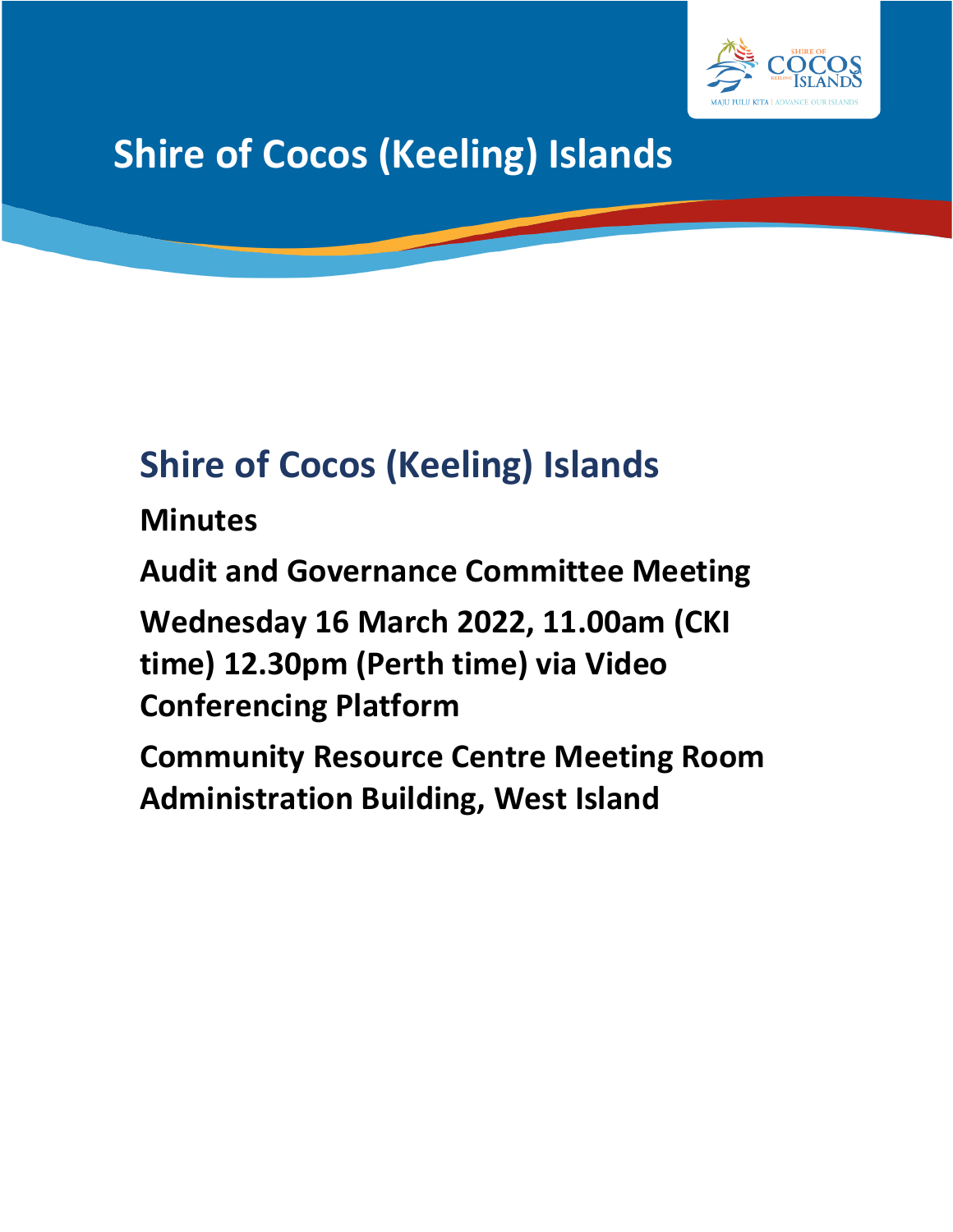

### **OUR VALUES**

**Service**

Provide the best service we can.

We serve the community and each other.

#### **Accountability**

We take responsibility for our own actions.

We do what we say we will do.

Mistakes are an opportunity to learn.

#### **Support**

We support our team and our community.

Look for opportunities to help each other.

#### **Respect**

We respect and value others.

Our interactions are always respectful towards others.

#### **Integrity**

We will be honest and transparent with all our dealings.

Maintain confidentiality.

Trust each other.

#### **Achievement**

Being proactive and enabling the outcomes.

Be creative and think outside the square.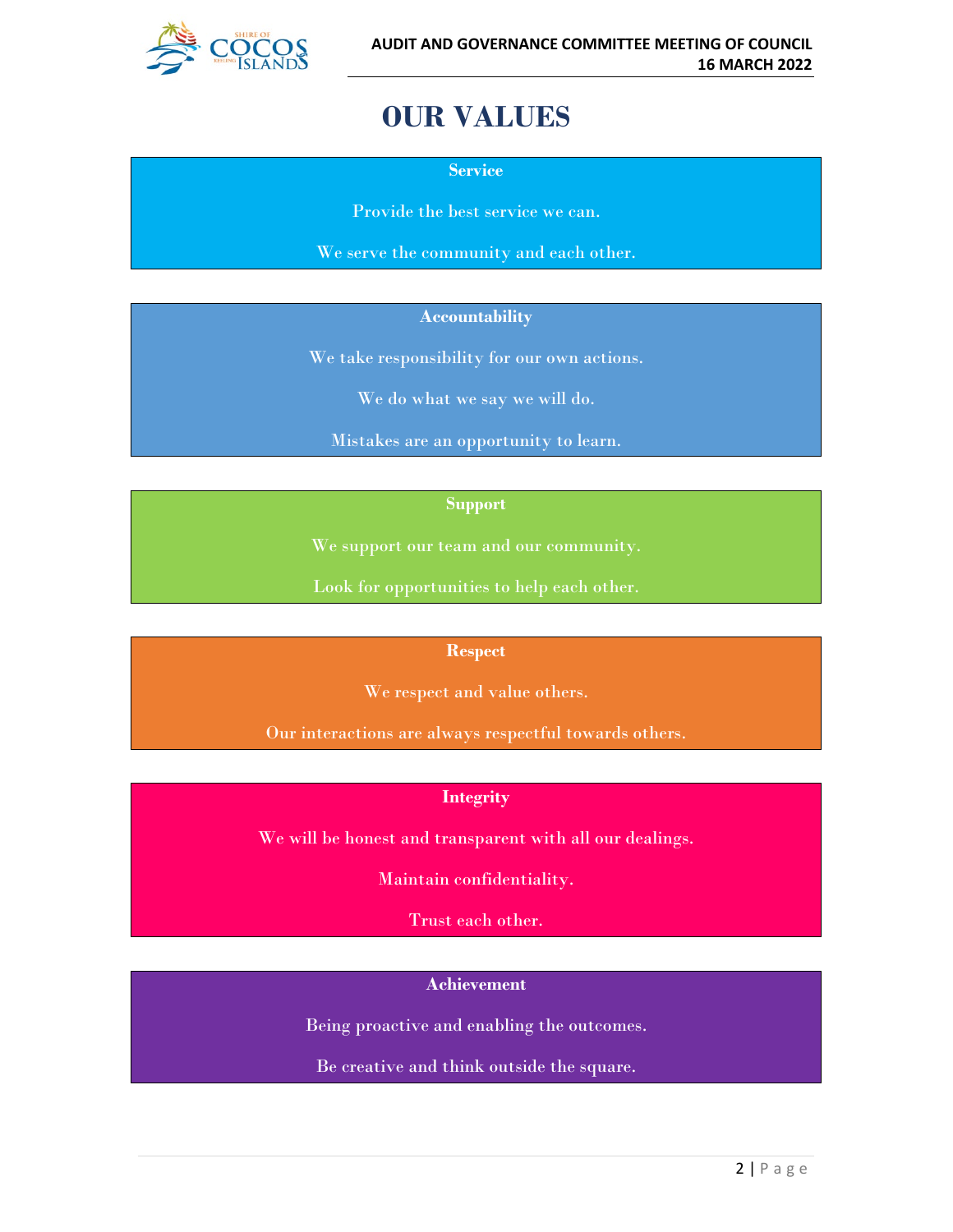

#### **Disclaimer**

Members of the public should note that in any discussion regarding any planning or other application that any statement or intimation of approval made by any member or officer of the Shire during the course of any meeting is not intended to be and is not to be taken as notice of approval from the Shire. No action should be taken on any item discussed at a Council meeting prior to written advice on the resolution of the Council being received. Any plans or documents contained in this document may be subject to copyright law provisions (Copyright Act 1968, as amended) and the express permission of the copyright owner(s) should be sought prior to the reproduction.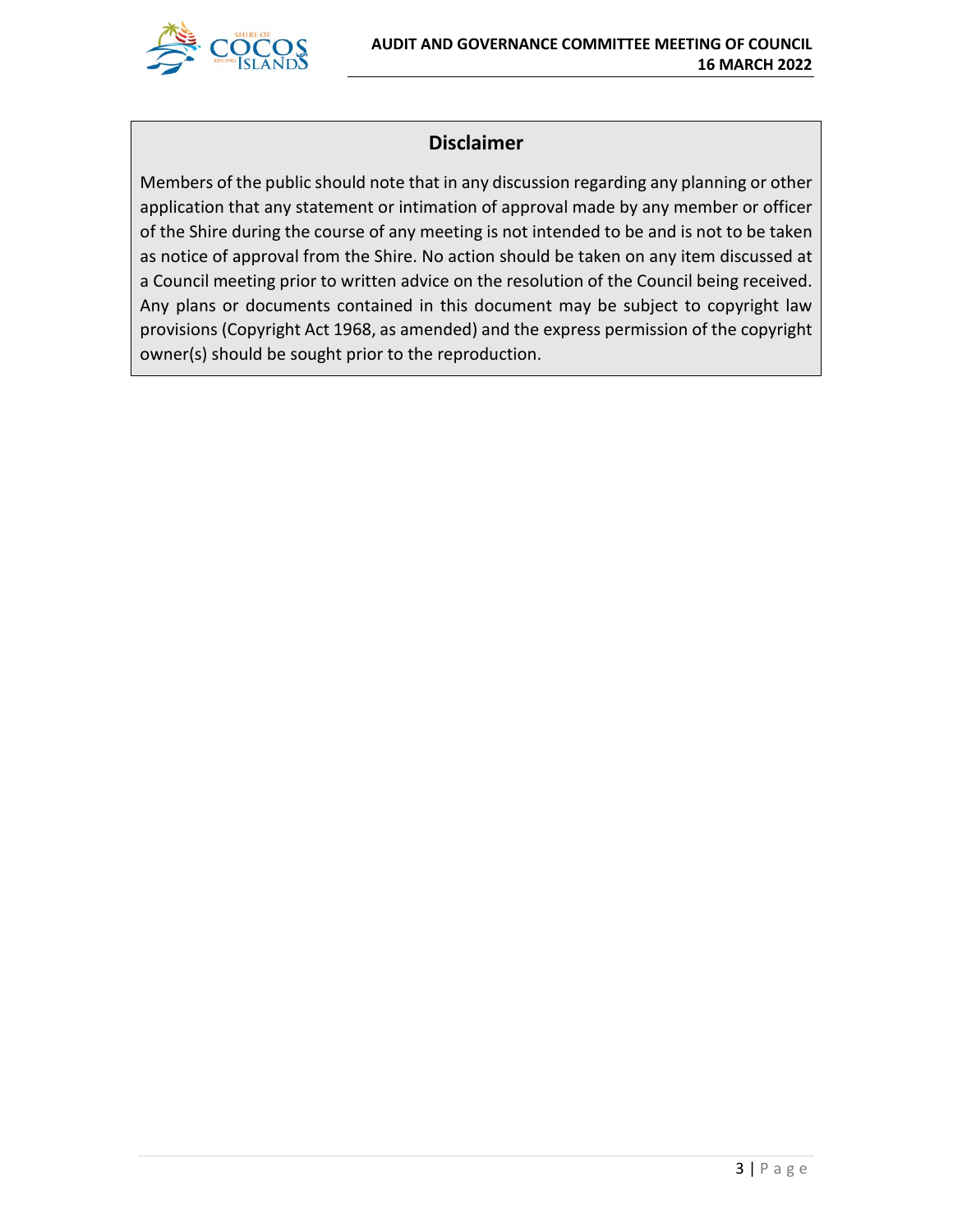

#### **TABLE OF CONTENTS**

| <b>ITEM</b>    | <b>SUBJECT</b>                                                              | <b>PAGE</b>    |
|----------------|-----------------------------------------------------------------------------|----------------|
| $\mathbf{1}$   | <b>OPENING/ANNOUNCEMENTS OF VISITORS</b>                                    | 5              |
| $\overline{2}$ | ELECTION OF PRESIDING AND DEPUTY PRESIDING MEMBER                           | 5              |
| 3              | ATTENDANCE/APOLOGIES/LEAVE OF ABSENCE (PREVIOUSLY APPROVED)                 | 5              |
| 4              | <b>PUBLIC QUESTION TIME</b>                                                 | 6              |
| 5              | <b>DECLARATION OF INTERESTS</b>                                             | 6              |
| 6              | <b>CONFIRMATION OF MINUTES OF PREVIOUS MEETING</b>                          | 6              |
| 6.1            | MINUTES OF THE AUDIT AND GOVERNANCE COMMITTEE MEETING - 17<br>FEBRUARY 2021 | 6              |
| $\overline{7}$ | <b>PRESENTATIONS</b>                                                        | $\overline{7}$ |
| 8              | <b>OFFICER'S REPORT</b>                                                     | $\overline{7}$ |
| 8.1            | PRESENTATION OF THE COMPLIANCE AUDIT RETURN 2021                            | $\overline{7}$ |
| 8.2            | AUDIT ACTIONS STATUS REPORT - MARCH 2022                                    | 11             |
| 8.3            | IT HEALTH CHECK - FEBRUARY 2022                                             | 16             |
| 9              | <b>MATTERS BEHIND CLOSED DOORS</b>                                          | 21             |
| 10             | <b>CLOSURE</b>                                                              | 21             |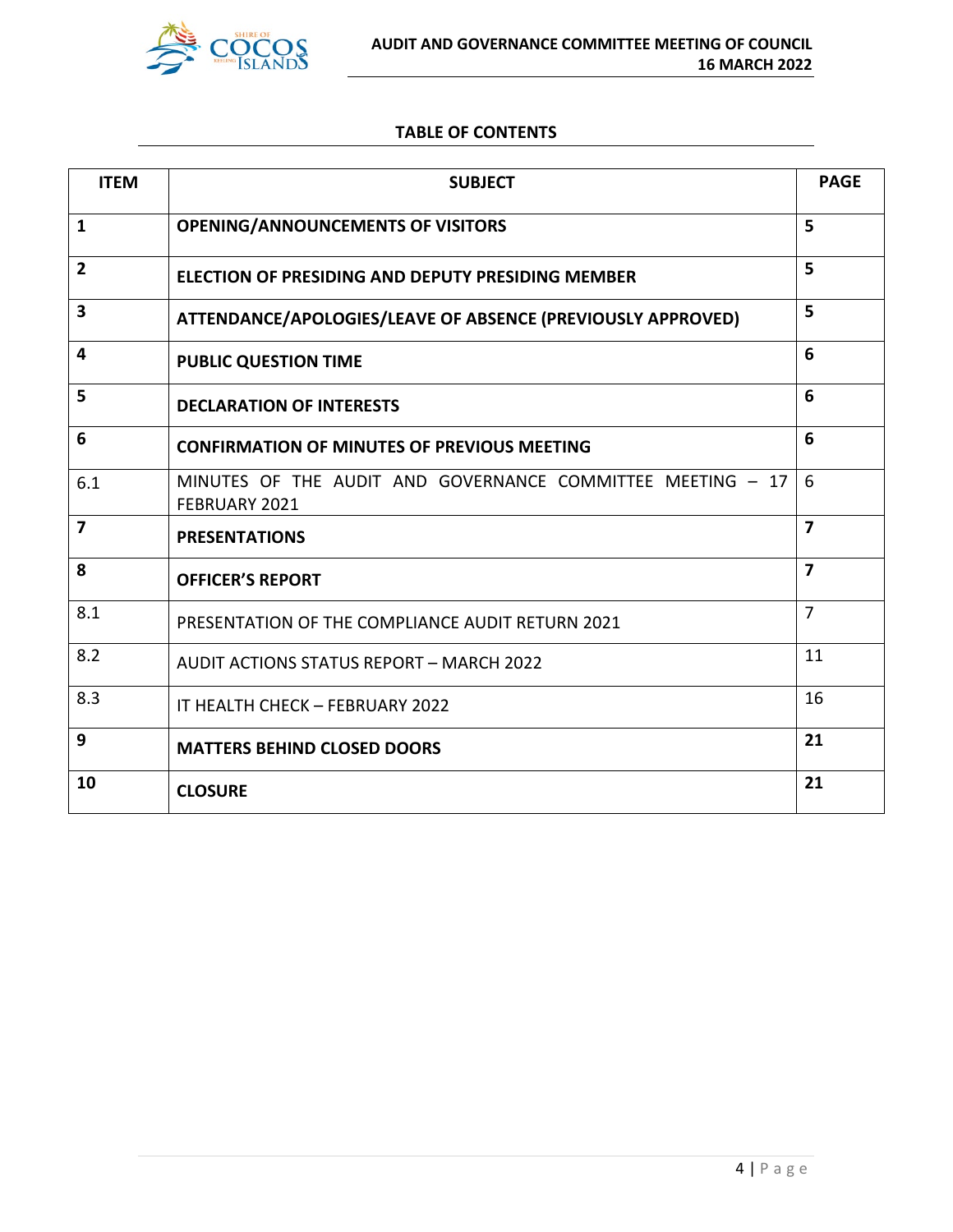

#### **1. OPENING/ANNOUNCEMENTS OF VISITORS**

As this was the first meeting of the Audit and Governance Committee the CEO declared the meeting open at 11.00am and chaired the meeting until the election of the presiding member has been undertaken.

#### **2. ELECTION OF PRESIDING AND DEPUTY PRESIDING MEMBER**

In accordance with *s5.12 of the Local Government Act 1995*, members of the Audit and Governance Committee are required to elect their presiding member and Deputy presiding member from amongst themselves.

The presiding member elected by the committee is to preside at meetings of the committee.

If, in relation to the presiding member of a committee:

- a) the office of presiding member is vacant, or
- b) the presiding member is not available or is unable or unwilling to perform the functions of presiding member, then the deputy presiding member, if any, may perform the functions of presiding member.

#### Election of Presiding Member

The CEO called for nomination for Presiding member. Cr Minkom nominated Cr Young and Mr Anastasakis seconded. Cr Young accepted. The CEO declare Cr Young elected as presiding member of the Audit and Governance Committee.

#### Election of Deputy Presiding

The Presiding member called for nomination for Deputy Presiding member. Cr Young nominated Cr Minkom and Mr Anastasakis seconded. Cr Minkom accepted. The Presiding member declare Cr Minkom elected as Deputy presiding member of the Audit and Governance Committee.

### **3. ATTENDANCE/APOLOGIES/LEAVE OF ABSENCE (PREVIOUSLY APPROVED)**

| <b>Presiding Member</b>                  | Cr Young (via Zoom)       |
|------------------------------------------|---------------------------|
| <b>Deputy Presiding Member</b> Cr Minkom |                           |
| <b>Committee Member</b>                  | Mr Anastasakis (via Zoom) |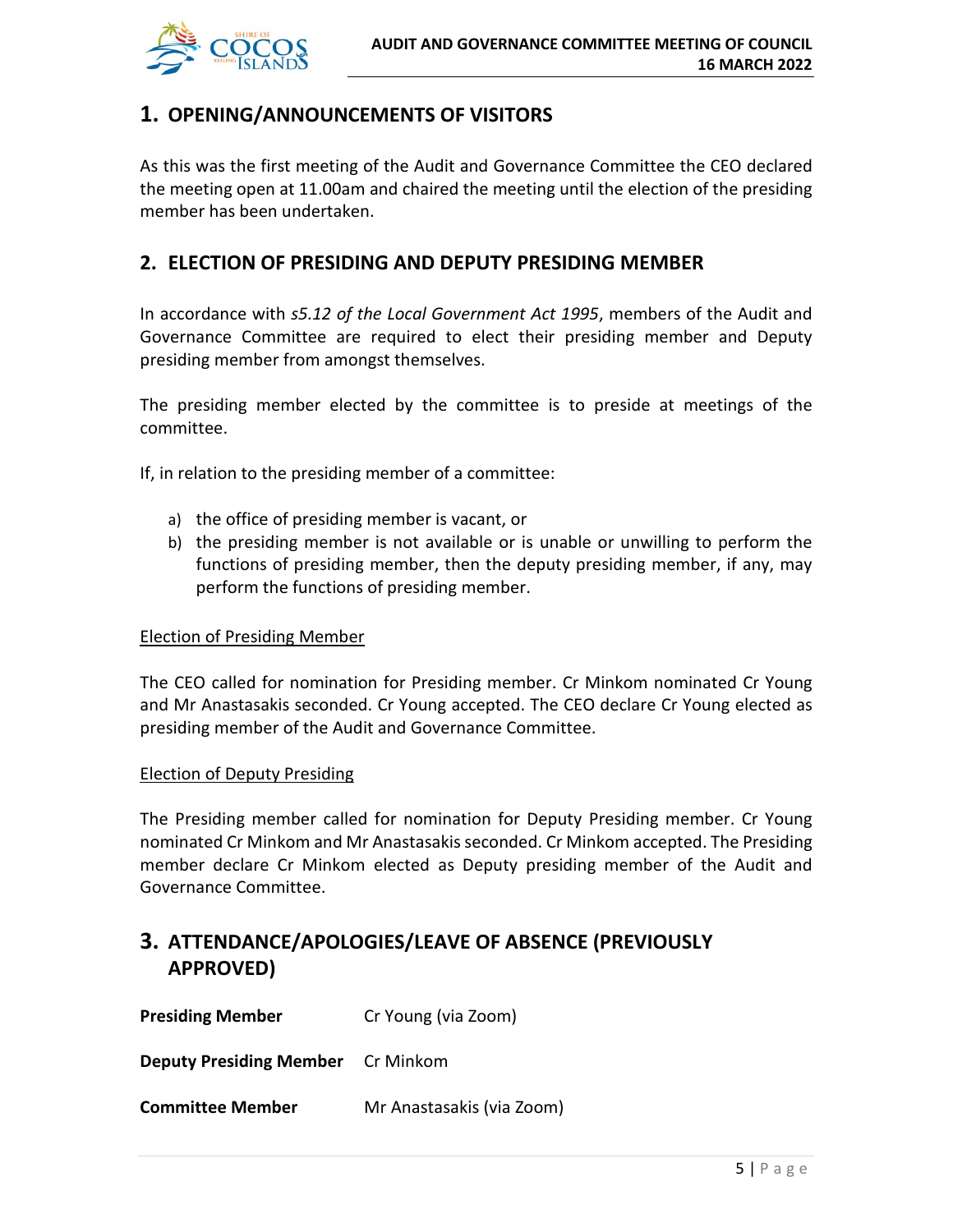

**Staff** Chief Executive Officer, Kelli Small (via Zoom) Manager Finance and Corporate Services, Vikki Lauritsen (via Zoom) Governance and Risk Coordinator, Ibrahim Macrae

**Visitors** Nil

**APOLOGIES** Cr Lacy

**APPROVED LEAVE OF ABSENCE:** Nil

#### **4. PUBLIC QUESTION TIME**

Nil

#### **5. DECLARATION OF INTERESTS**

Members of the Committee are bound by the provisions of *the Local Government Act 1995, Section 5.65* with respect to disclosure of financial, impartiality or proximity interests.

| <b>Name</b> | Item No | Interest | Nature |
|-------------|---------|----------|--------|
| NIL         |         |          |        |

#### **6. CONFIRMATION OF MINUTES OF PREVIOUS MEETINGS**

6.1 Audit Committee Meeting held on 17 February 2021 Attachment 6.1

PURSUANT TO *SECTIONS 3.18 AND 5.22(2)* OF *THE LOCAL GOVERNMENT ACT 1995*, THE MINUTES OF THE AUDIT AND GOVERNANCE COMMITTEE MEETING HELD ON 17 FEBRUARY 2021, ARE PRESENTED IN ATTACHMENT 6.1 FOR CONSIDERATION BY THE AUDIT AND GOVERNANCE COMMITTEE.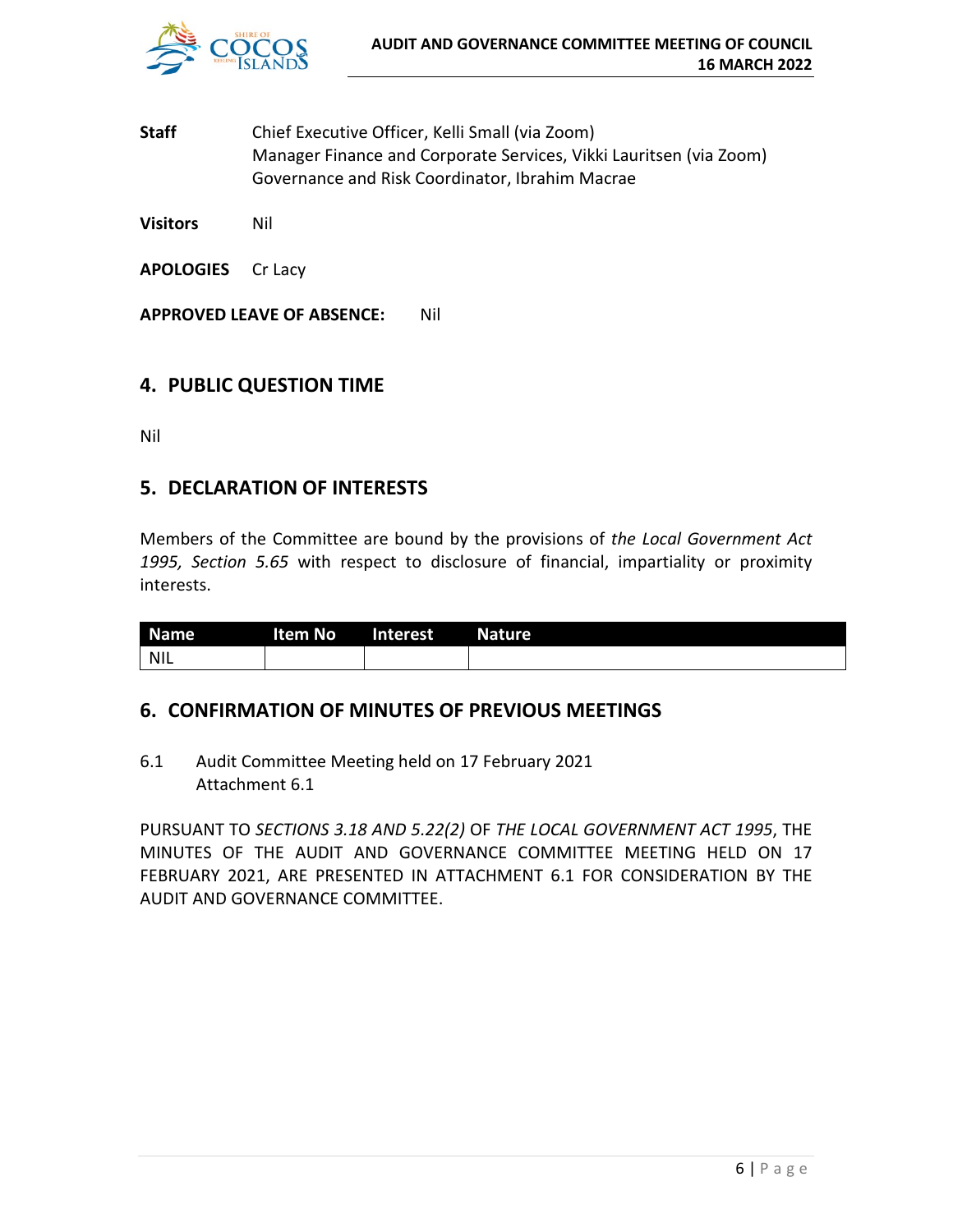

#### **COUNCIL RESOLUTION – ITEM NO 6.1**

**MOVED MR ANASTASAKIS SECONDED CR MINKOM**

**PURSUANT TO** *SECTIONS 3.18 AND 5.22(2)* **OF** *THE LOCAL GOVERNMENT ACT 1995***, THE MINUTES OF THE AUDIT AND GOVERNANCE COMMITTEE MEETING HELD ON 17 FEBRUARY 2021, ARE PRESENTED IN ATTACHMENT 6.1 FOR CONSIDERATION BY THE AUDIT AND GOVERNANCE COMMITTEE.**

#### **THE MOTION WAS PUT AND DECLARED CARRIED (3/0)**

**FOR:** ANASTASAKIS, MINKOM, YOUNG **AGAINST:** NIL

#### **7. PRESENTATIONS**

Nil

#### **8. OFFICER'S REPORTS**

#### **8.1 PRESENTATION OF THE COMPLIANCE AUDIT RETURN 2021**

#### **Report Information**

| Date:                       | 2 March 2022                         |
|-----------------------------|--------------------------------------|
| Applicant:                  | Shire of Cocos (Keeling) Islands     |
| File Ref:                   |                                      |
| Location:                   | Not Applicable                       |
| Disclosure of Interest: Nil |                                      |
| <b>Reporting Officer:</b>   | Chief Executive Officer              |
| Island:                     | Shire Wide                           |
| Attachments:                | 8.1.1 - Compliance Audit Return 2021 |

#### **Authority / Discretion**

#### **Definition**

| Advocacy  | when Council advocates on its own behalf or on behalf of its<br>community to another level of government/body/agency.                                                              |
|-----------|------------------------------------------------------------------------------------------------------------------------------------------------------------------------------------|
| Executive | the substantial direction setting and oversight role of the Council.<br>E.g. adopting plans and reports, accepting tenders, directing<br>operations, setting and amending budgets. |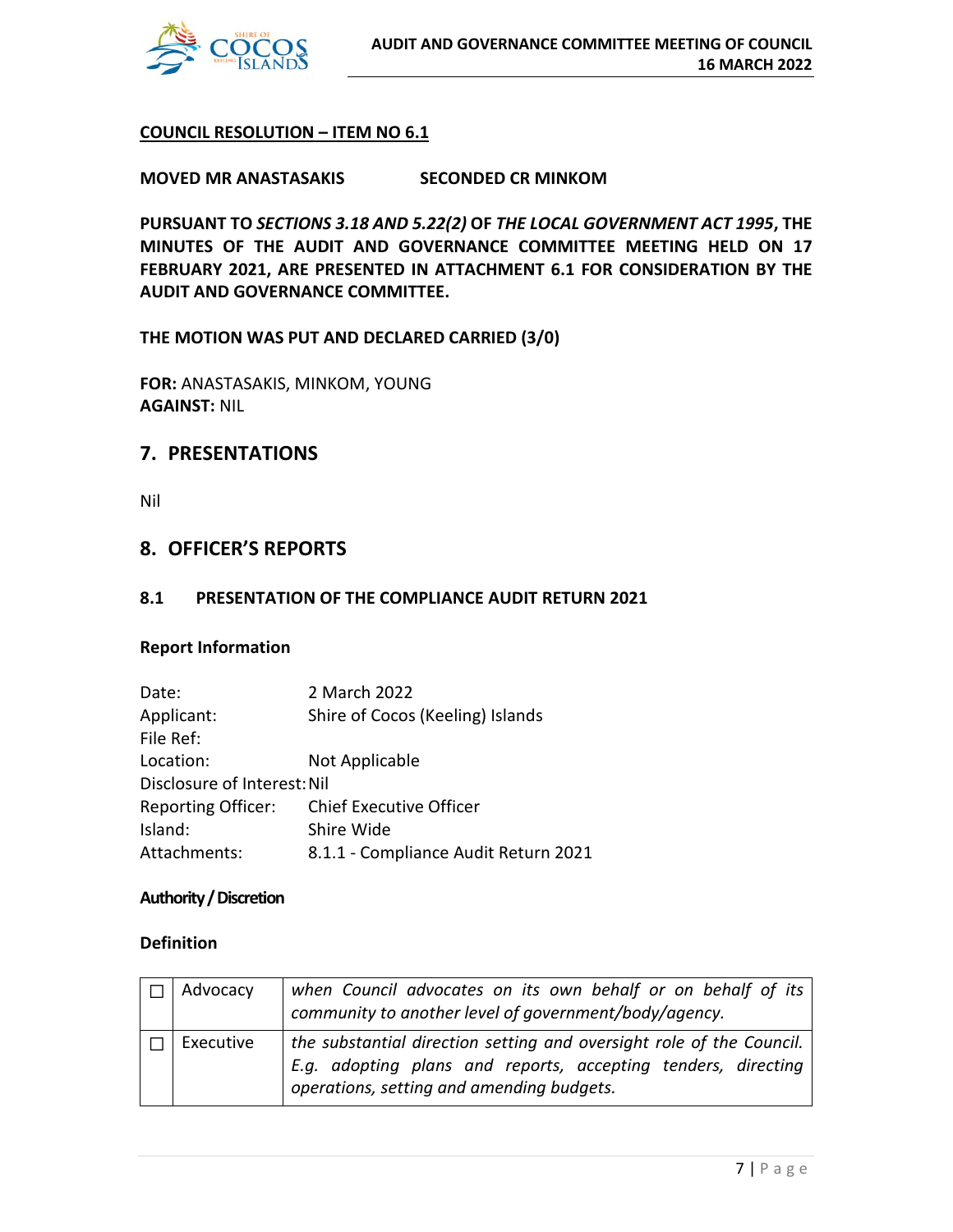

| ⊠ | Legislative        | includes adopting local laws, town planning schemes and policies.<br>Review when Council reviews decisions made by officers.                                                                                                                                                                                                                              |
|---|--------------------|-----------------------------------------------------------------------------------------------------------------------------------------------------------------------------------------------------------------------------------------------------------------------------------------------------------------------------------------------------------|
|   | Quasi-<br>Judicial | when Council determines an application / matter that directly affects<br>a person's right and interest. The judicial character arises from the<br>obligations to abide by the principles of natural justice. Examples of<br>Quasi-Judicial authority include town planning applications, building<br>licenses, applications for other permits / licenses. |
|   | Information        | Includes items provides to Council for information purposes only that<br>do not require a decision of Council (i.e. $-$ for noting).                                                                                                                                                                                                                      |

#### **Report Purpose**

To refer the Shire's responses to the Department of Local Government Compliance Audit Return 2021 to Council for its consideration and adoption.

#### **Relevant Documents**

#### Available for viewing at the meeting

Nil

#### **Background**

In accordance with Regulation 14 of the *Local Government (Audit) Regulations 1996* each local government in Western Australia must carry out an annual audit of statutory compliance for the period 1 January to 31 December, in the form of Department of Local Government Compliance Audit Return.

The 2021 Compliance Audit Return focuses on high-risk areas of compliance and statutory reporting as prescribed in regulation 13 of the *Local Government (Audit) Regulations 1996.*

The Audit Committee is required to review the completed CAR and report the results to Council, prior to CAR adoption by Council and submission to the Department of Local Government, Sport and Cultural Industries by 31 March 2022.

#### **Comment**

Any reporting of non-compliance in the CAR is a reminder for local government officers to engage with elected members via the audit committee to provide Council with a plan and timeframe within which to address non-compliance.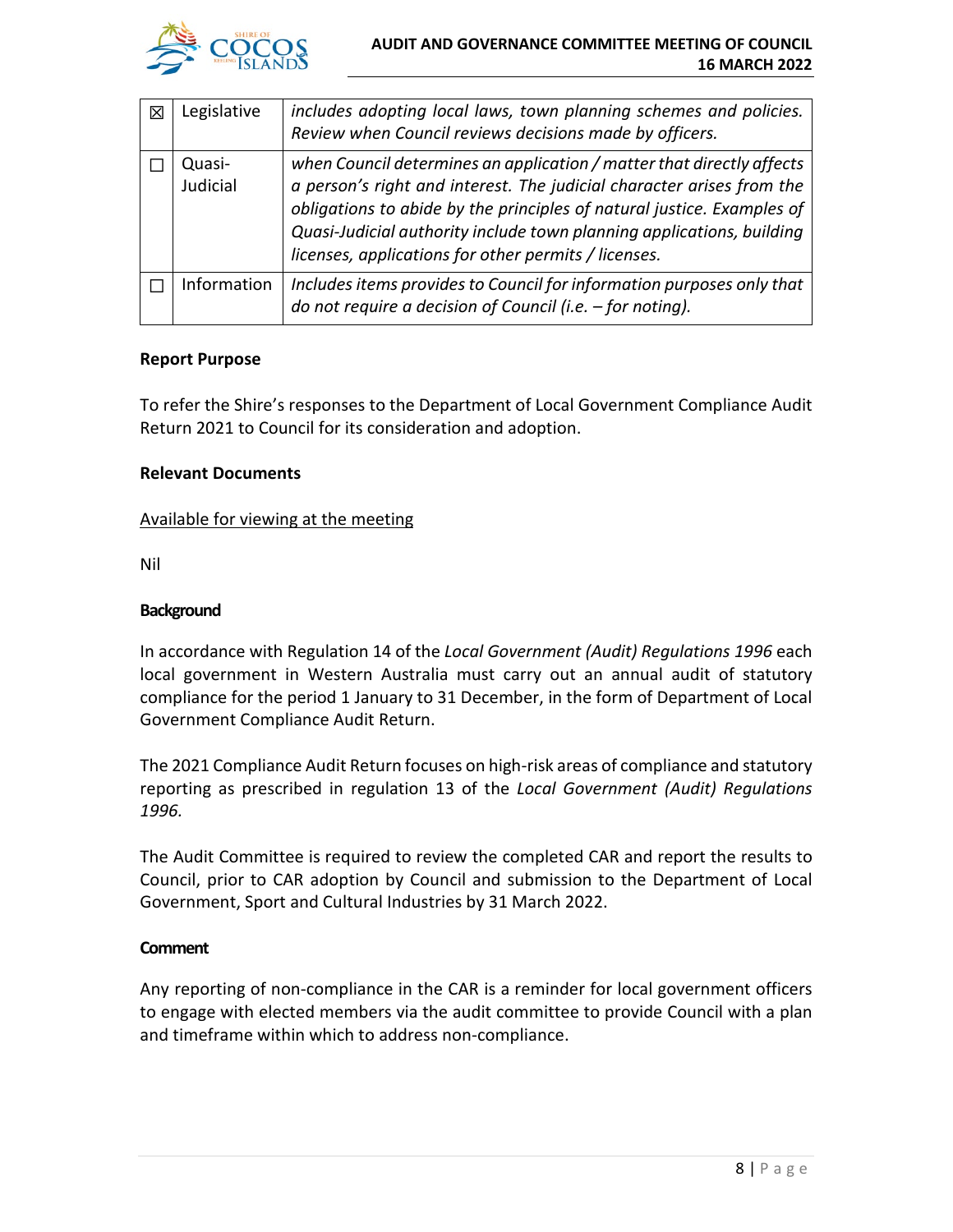

#### **Policy and Legislative Implications**

*Local Government (Audit) Regulations 1996*

#### **Financial Implications**

Nil

#### **Strategic Implications**

Nil

#### **Risk Implication**

| <b>Risk Category</b> | <b>Description</b>                                                                        | Rating (consequence x<br>likelihood) | <b>Mitigation Action</b>                                                                               |
|----------------------|-------------------------------------------------------------------------------------------|--------------------------------------|--------------------------------------------------------------------------------------------------------|
| Compliance           | It is a Legislative   Med $(1)$<br>requirement of council<br>which must be adhered<br>to. |                                      | A monthly Compliance<br>Calendar assists the<br>Shire<br>to<br>ensure<br>Legislation is adhered<br>to. |

#### **Risk Matrix**

| Consequence /<br>Likelihood | Insignificant (1) | Minor (2)        | Medium (3)       | Major (4)        | Extreme (5)         |
|-----------------------------|-------------------|------------------|------------------|------------------|---------------------|
| <b>Almost Certain (5)</b>   | Moderate (5)      | <b>High (10)</b> | <b>High (15)</b> | Extreme (20)     | <b>Extreme (25)</b> |
| Likely (4)                  | Low(4)            | Moderate (8)     | <b>High (12)</b> | <b>High (16)</b> | Extreme (20)        |
| Possible (3)                | Low(3)            | Moderate (6)     | Moderate (9)     | <b>High (12)</b> | <b>High (15)</b>    |
| Unlikely (2)                | Low (2)           | Low $(4)$        | Moderate (6)     | Moderate (8)     | High $(10)$         |
| Rare (1)                    | Low (1)           | Low(2)           | Low $(3)$        | Low $(4)$        | Moderate (5)        |

#### **Conclusion**

The CAR is a timely reminder of the various areas of compliance required by local governments and is a sound mechanism to test compliance and areas on which to focus improvements

#### **OFFICER RECOMMENDATION–ITEM NO 8.1**

- 1. THAT THE AUDIT AND GOVERNANCE COMMITTEE, PURSUANT TO *REGULATION 14 OF THE LOCAL GOVERNMENT (AUDIT) REGULATIONS 1996,* RESOLVES TO:
	- a. NOTE THAT IT HAS REVIEWED THE COMPLIANCE AUDIT RETURN 2021 FOR THE SHIRE OF COCOS (KEELING) ISLANDS; AND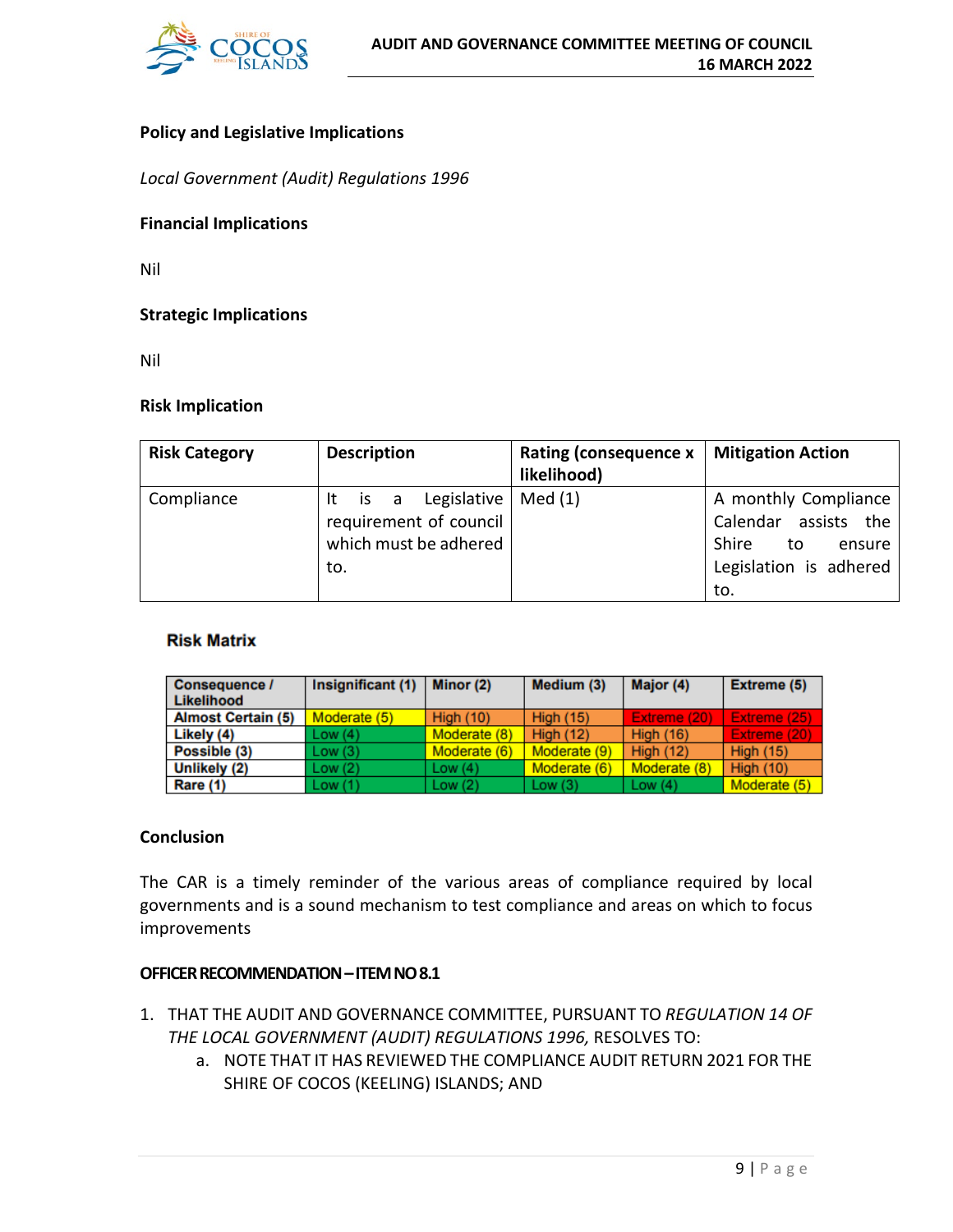

b. RECOMMEND THAT COUNCIL RECEIVES THE COMPLIANCE AUDIT RETURN 2021 FOR THE SHIRE OF COCOS (KEELING) ISLANDS.

#### **COUNCIL RESOLUTION – ITEM NO 8.1**

**MOVED MR ANASTASAKIS SECONDED CR MINKOM**

- **1. THAT THE AUDIT AND GOVERNANCE COMMITTEE, PURSUANT TO** *REGULATION 14 OF THE LOCAL GOVERNMENT (AUDIT) REGULATIONS 1996,* **RESOLVES TO:**
	- **a. NOTE THAT IT HAS REVIEWED THE COMPLIANCE AUDIT RETURN 2021 FOR THE SHIRE OF COCOS (KEELING) ISLANDS; AND**
	- **b. RECOMMEND THAT COUNCIL RECEIVES THE COMPLIANCE AUDIT RETURN 2021 FOR THE SHIRE OF COCOS (KEELING) ISLANDS.**

**THE MOTION WAS PUT AND DECLARED CARRIED (4/0)**

**FOR:** ANASTASAKIS, MINKOM, YOUNG **AGAINST:** NIL

*Due to an on-going technical issue with the Presiding member's internet connection, the Deputy Presiding member assumes the chair and preside over the balance of the meeting.*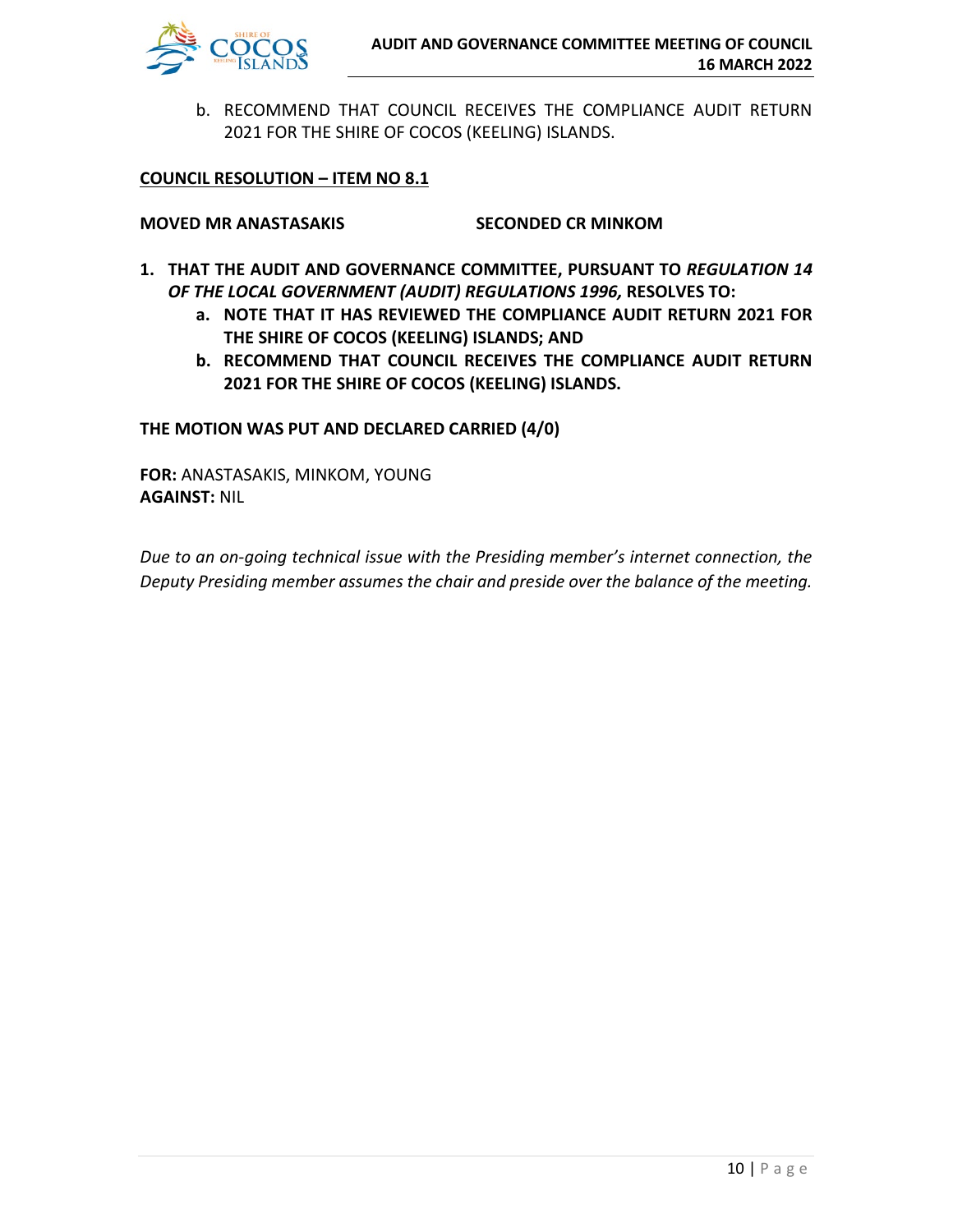

#### **8.2 AUDIT ACTIONS STATUS REPORT – MARCH 2022**

#### **Report Information**

| Date:                       | 7 March 2022                                                  |
|-----------------------------|---------------------------------------------------------------|
| Applicant:                  | Shire of Cocos (Keeling) Islands                              |
| File Ref:                   |                                                               |
| Location:                   | Not Applicable                                                |
| Disclosure of Interest: Nil |                                                               |
| <b>Reporting Officer:</b>   | <b>Chief Executive Officer</b>                                |
| Island:                     | Shire Wide                                                    |
| Attachments:                | 8.2.1 - Confidential Attachment - Audit Actions Status Report |

#### **Authority / Discretion**

#### **Definition**

|   | Advocacy           | when Council advocates on its own behalf or on behalf of its<br>community to another level of government/body/agency.                                                                                                                                                                                                                                     |
|---|--------------------|-----------------------------------------------------------------------------------------------------------------------------------------------------------------------------------------------------------------------------------------------------------------------------------------------------------------------------------------------------------|
| 冈 | Executive          | the substantial direction setting and oversight role of the Council.<br>E.g. adopting plans and reports, accepting tenders, directing<br>operations, setting and amending budgets.                                                                                                                                                                        |
|   | Legislative        | includes adopting local laws, town planning schemes and policies.<br>Review when Council reviews decisions made by officers.                                                                                                                                                                                                                              |
|   | Quasi-<br>Judicial | when Council determines an application / matter that directly affects<br>a person's right and interest. The judicial character arises from the<br>obligations to abide by the principles of natural justice. Examples of<br>Quasi-Judicial authority include town planning applications, building<br>licenses, applications for other permits / licenses. |
|   | Information        | Includes items provides to Council for information purposes only that<br>do not require a decision of Council (i.e. $-$ for noting).                                                                                                                                                                                                                      |

#### **Report Purpose**

For the Committee to receive a report on the status of Audit Actions presented by internal and external auditors and other improvements as identified by officers.

#### **Relevant Documents**

#### Available for viewing at the meeting

Nil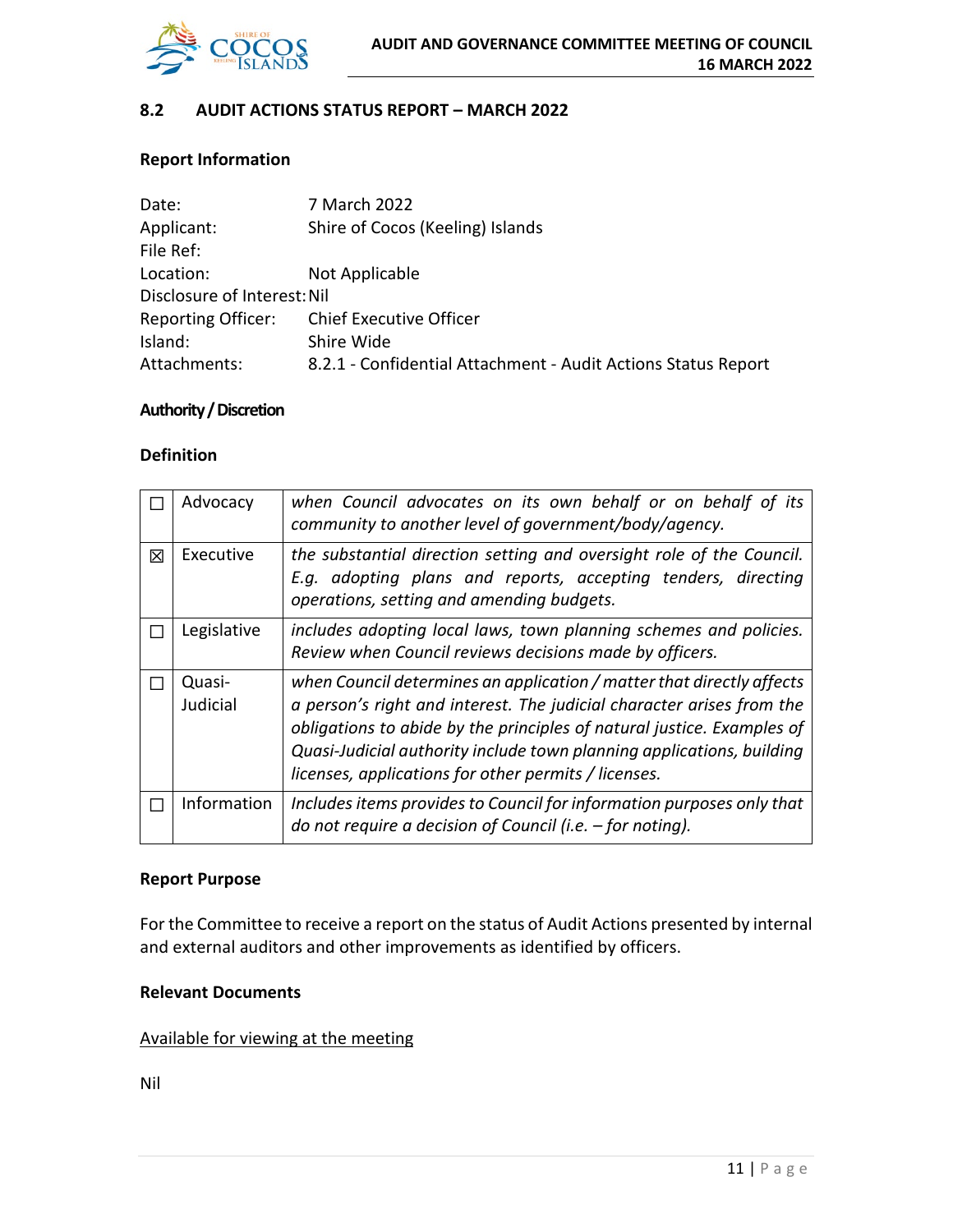

#### **Background**

Local governments are required by the *Local Government Act* and associated regulations to carry out a number of audits/reviews, being:

- Annual financial audit conducted by the Office of the Auditor General (s7.12AB)
- Systems and Controls Audit (LG Audit Regulation 17.)
- Review of Financial Management Systems and Procedures (LG Financial Management Regulation 5.) – conducted internally or by external consultant/auditor
- Other supplementary or performance audits as directed by the Office of the Auditor General (s7.12AF/s7.12AJ)

Some local governments are additionally utilising a formal internal audit program to ensure risk is managed, and opportunities for continuous improvement are identified.

At the conclusion of any of these audits, the auditor/reviewer, where required, will issue a management report, outlining any identified issues/risks and in most cases a recommendation for improvement. It is then up to management to determine the solution to be implemented and carry out the action.

#### **Comment**

It is important for the Audit Committee to maintain oversight of the status of any required actions, ensuring risks are managed effectively. For many councils, it is common practice that audit actions (be it internal or external audits) statuses are reported to the Committee to ensure that actions are closed out. To date, the Shire of Cocos (Keeling) Islands reports to the Committee at the conclusion of each Audit the management letter and any issues identified, provide comment, however where actions may not have been closed out, these can fall away and remain open/unactioned for a many reasons.

Officers have reviewed all Audit reports going back two years, collated all issues/actions listed and provided an update to the status as contained in Confidential Attachment 8.2.1. By incorporating this as a regular report to the Audit Committee it will ensure that accountability and transparency is maintained, and the Committee maintains oversight, identifying any high risks to the Shire.

This is a new process for the Shire and officers, and actions will be progressed as a matter of importance, however it must be noted that this will require a change management focus within the organisation and the process and report will continue to evolve over time.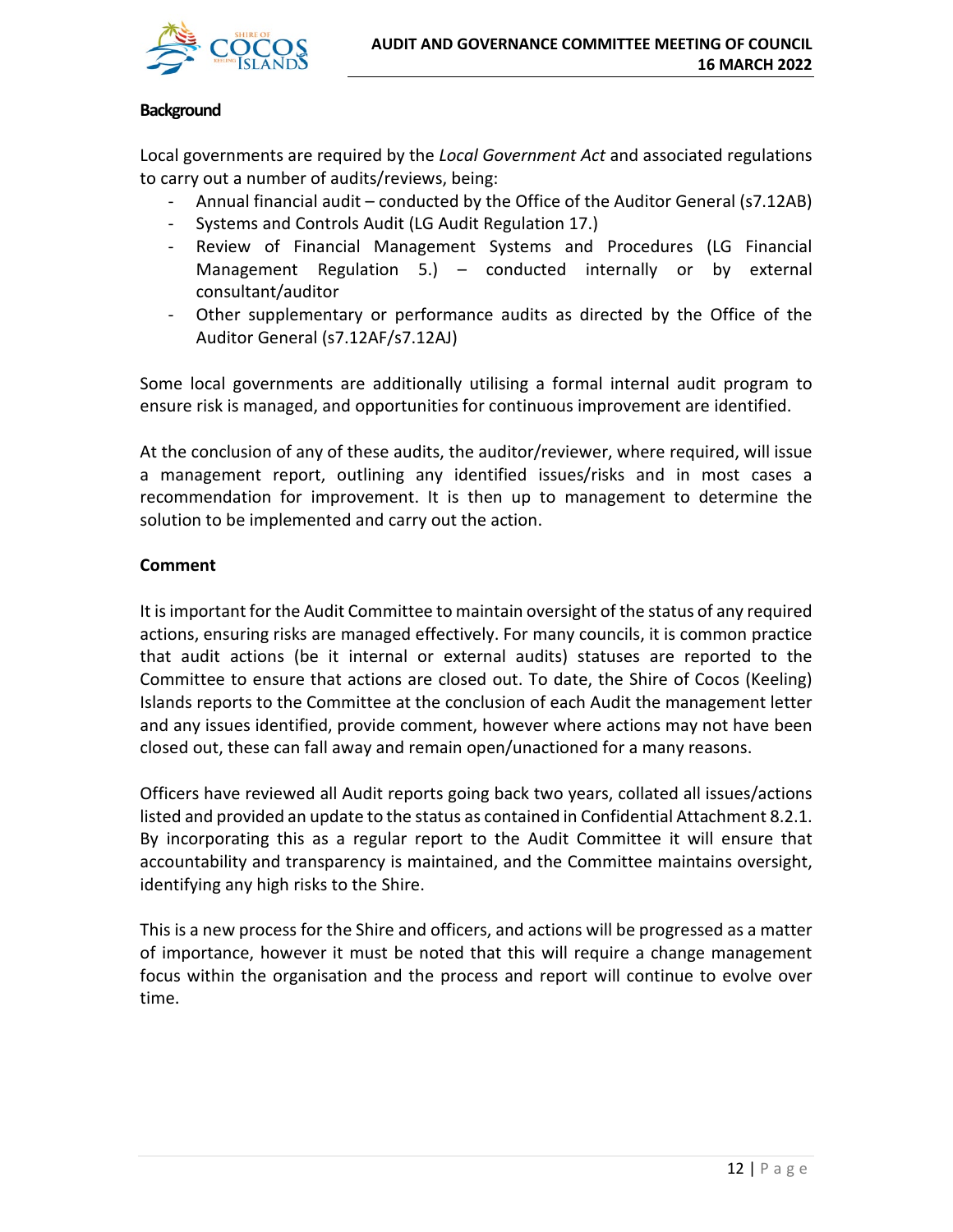

#### **Policy and Legislative Implications**

#### *Section 7.12A of the Local Government Act (WA) (CKI)*

#### *Local Government (Audit) Regulations 1996*

*17. CEO to review certain systems and procedures* 

*(1) The CEO is to review the appropriateness and effectiveness of a local government's systems and procedures in relation to —*

*(a) risk management; and* 

*(b) internal control; and (c) legislative compliance.* 

*(2) The review may relate to any or all of the matters referred to in sub regulation (1)(a), (b) and (c), but each of those matters is to be the subject of a review not less than once in every 3 financial years.*

*(3) The CEO is to report to the audit committee the results of that review.*

#### *Local Government (Financial Management) Regulations 1996*

*5. CEO's duties as to financial management* 

*(1) Efficient systems and procedures are to be established by the CEO of a local government —*

*(a) for the proper collection of all money owing to the local government; and* 

*(b) for the safe custody and security of all money collected or held by the local government; and* 

*(c) for the proper maintenance and security of the financial records of the local government (whether maintained in written form or by electronic or other means or process); and* 

*(d) to ensure proper accounting for municipal or trust —*

*(i) revenue received or receivable; and* 

*(ii) expenses paid or payable; and* 

*(iii) assets and liabilities; and* 

*(e) to ensure proper authorisation for the incurring of liabilities and the making of payments; and* 

*(f) for the maintenance of payroll, stock control and costing records; and (g) to assist in the preparation of budgets, budget reviews, accounts and reports required by the Act or these regulations.*

*(2) The CEO is to —*

*(a) ensure that the resources of the local government are effectively and efficiently managed; and*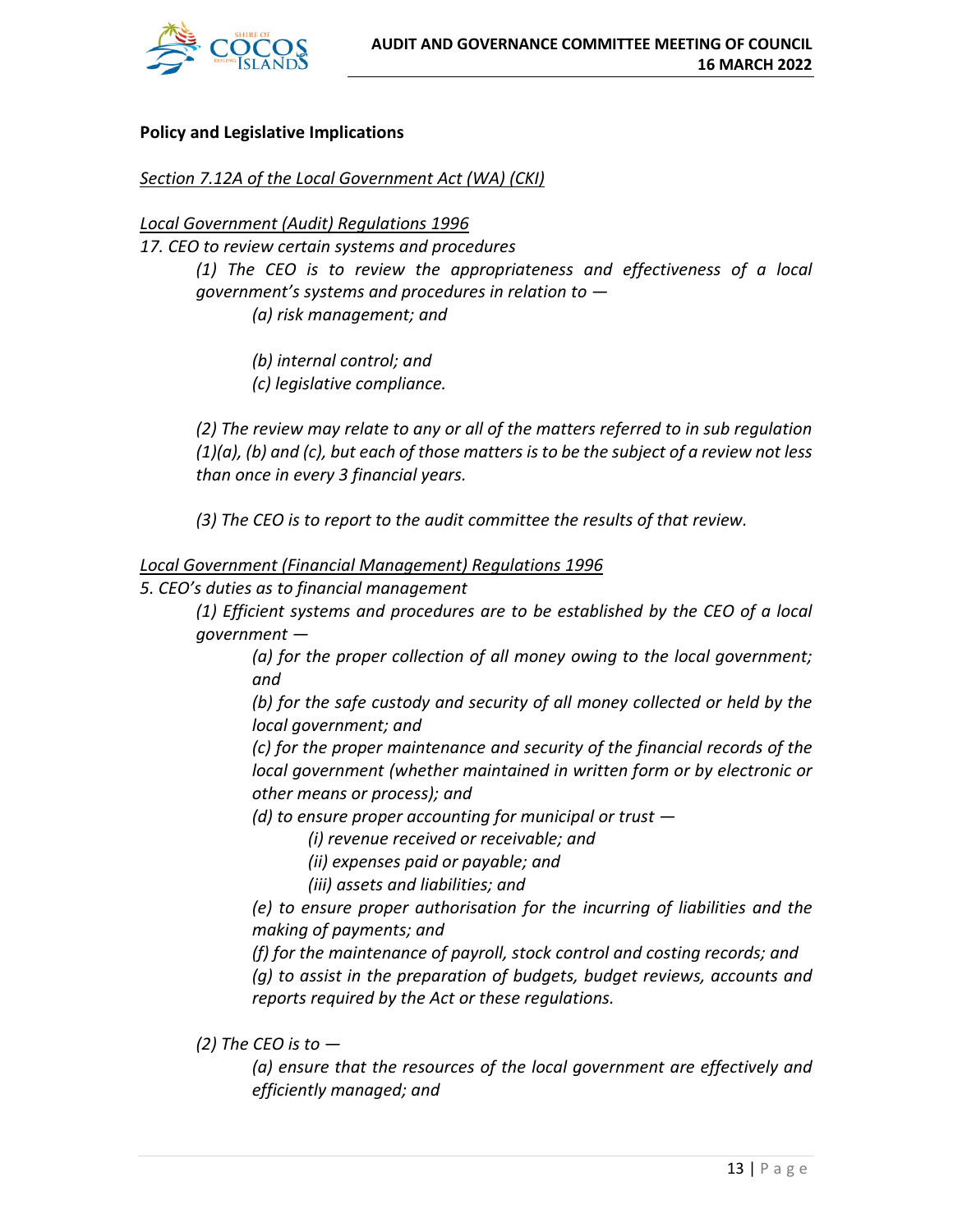

*(b) assist the council to undertake reviews of fees and charges regularly (and not less than once in every financial year); and* 

*(c) undertake reviews of the appropriateness and effectiveness of the financial management systems and procedures of the local government regularly (and not less than once in every 3 financial years) and report to the local government the results of those reviews.*

#### **Financial Implications**

Nil

#### **Strategic Implications**

Nil

#### **Risk Implications**

| <b>Risk Category</b> | <b>Description</b>                                                                                                                      | <b>Rating (consequence x</b><br>likelihood) | <b>Mitigation Action</b>                                                                                             |
|----------------------|-----------------------------------------------------------------------------------------------------------------------------------------|---------------------------------------------|----------------------------------------------------------------------------------------------------------------------|
| Financial            | High risk actions may<br>remain outstanding,<br>putting the Shire's<br>financial controls at<br>risk, and open to<br>fraudulent action. | Moderate                                    | Close out all actions as<br>soon as possible, and<br>look for continuous<br>improvement<br>opportunities.            |
| Reputation           | Consecutively not<br>completing audit<br>recommendations can<br>result in reputation<br>risk to the Shire, and<br>Local Government.     | Moderate (6)                                | Providing the report to<br>the Committee will<br>ensure that<br>transparency and<br>accountability is<br>maintained. |
| Fraud                | High risk actions may<br>remain outstanding,<br>putting the Shire's<br>financial controls at<br>risk, and open to<br>fraudulent action. | Moderate                                    | Close out all actions as<br>soon as possible, and<br>look for continuous<br>improvement<br>opportunities.            |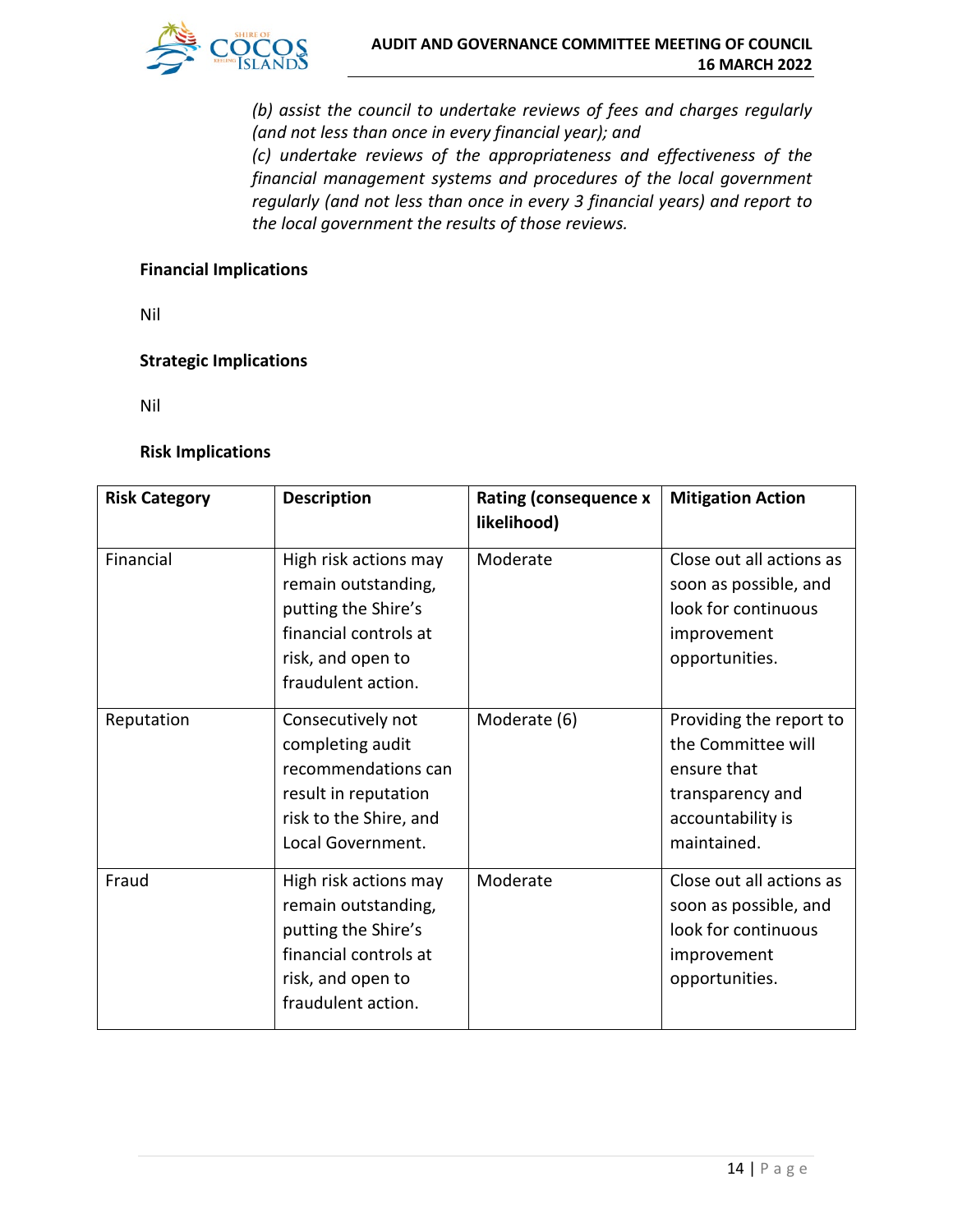

#### **Risk Matrix**

| <b>Consequence /</b><br>Likelihood | Insignificant (1) | Minor (2)        | Medium (3)       | Major (4)        | Extreme (5)      |
|------------------------------------|-------------------|------------------|------------------|------------------|------------------|
| <b>Almost Certain (5)</b>          | Moderate (5)      | <b>High (10)</b> | <b>High (15)</b> | Extreme (20)     | Extreme (25)     |
| Likely (4)                         | Low(4)            | Moderate (8)     | <b>High (12)</b> | <b>High (16)</b> | Extreme (20)     |
| Possible (3)                       | Low(3)            | Moderate (6)     | Moderate (9)     | High $(12)$      | <b>High (15)</b> |
| <b>Unlikely (2)</b>                | Low(2)            | Low $(4)$        | Moderate (6)     | Moderate (8)     | <b>High (10)</b> |
| Rare (1)                           | Low(1)            | Low(2)           | Low $(3)$        | Low $(4)$        | Moderate (5)     |

#### **Conclusion**

That the Audit Committee receive the Audit Actions Status report for March 2022.

#### **OFFICER RECOMMENDATION – ITEM NO 8.2**

THAT THE AUDIT COMMITTEE, PURSUANT TO *REGULATION 16 OF THE LOCAL GOVERNMENT (AUDIT) REGULATIONS 1996 (WA) (CKI)* RECOMMENDS THAT COUNCIL RECEIVE THE AUDIT ACTIONS STATUS REPORT FOR MARCH 2022 AS CONTAINED IN CONFIDENTIAL ATTACHMENT 8.2.1.

#### **COUNCIL RESOLUTION – ITEM NO 8.2**

#### **MOVED MR ANASTASAKIS SECONDED CR YOUNG**

**THAT THE AUDIT COMMITTEE, PURSUANT TO** *REGULATION 16 OF THE LOCAL GOVERNMENT (AUDIT) REGULATIONS 1996 (WA) (CKI)* **RECOMMENDS THAT COUNCILRECEIVE THE AUDIT ACTIONS STATUS REPORT FOR MARCH 2022 AS CONTAINED IN CONFIDENTIAL ATTACHMENT 8.2.1.**

**THE MOTION WAS PUT AND DECLARED CARRIED (3/0)**

**FOR:** ANASTASAKIS, MINKOM, YOUNG **AGAINST:** NIL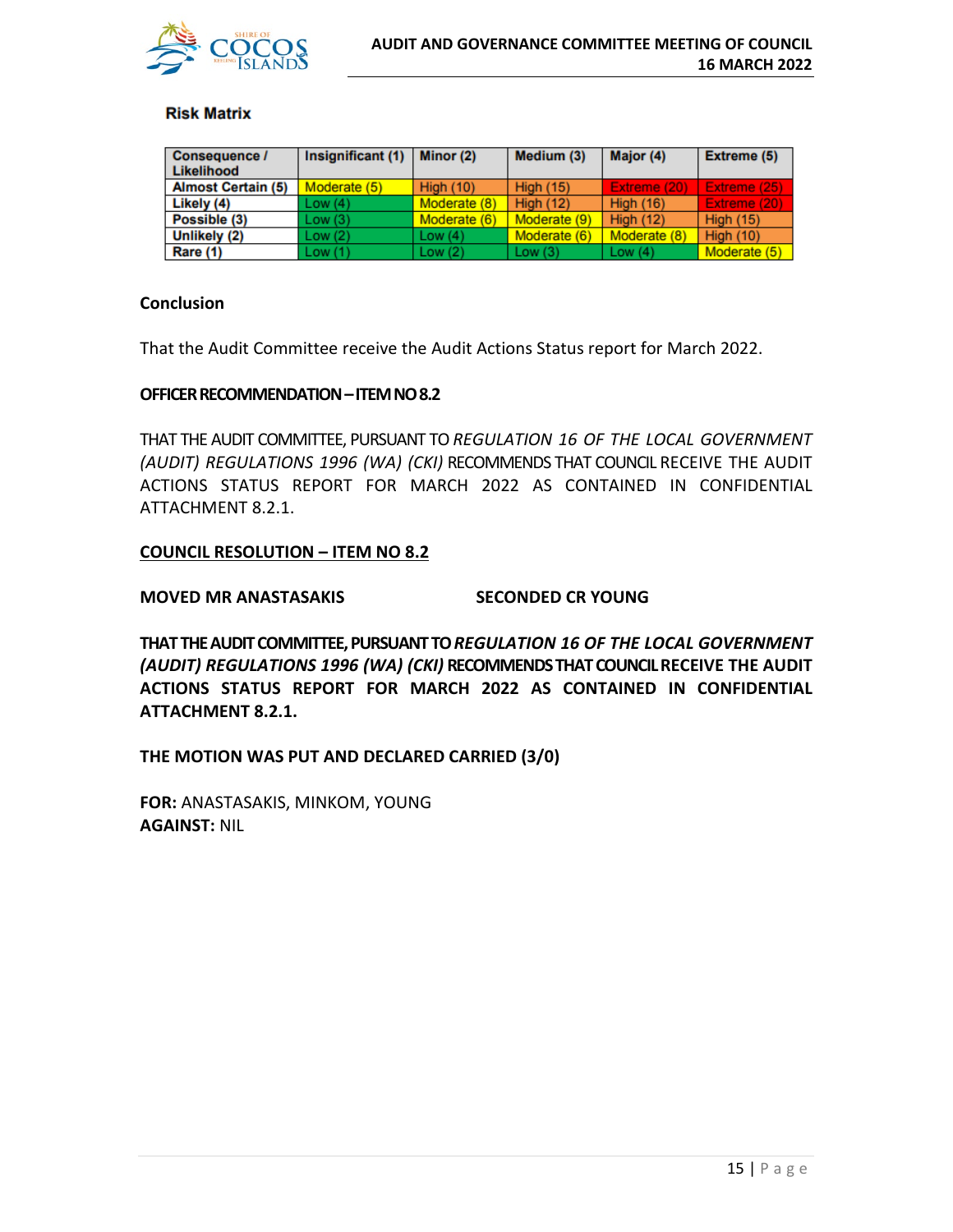

#### **8.3 IT HEALTH CHECK – FEBRUARY 2022**

#### **Report Information**

| Date:                       | 8 March 2022                                                      |
|-----------------------------|-------------------------------------------------------------------|
| Applicant:                  | Shire of Cocos (Keeling) Islands                                  |
| File Ref:                   |                                                                   |
| Location:                   | Not Applicable                                                    |
| Disclosure of Interest: Nil |                                                                   |
| <b>Reporting Officer:</b>   | <b>Chief Executive Officer</b>                                    |
| Island:                     | Shire Wide                                                        |
| Attachments:                | 8.3.1 - Confidential Attachment - IT Health Check - February 2022 |

#### **Authority / Discretion**

#### **Definition**

|   | Advocacy           | when Council advocates on its own behalf or on behalf of its<br>community to another level of government/body/agency.                                                                                                                                                                                                                                     |
|---|--------------------|-----------------------------------------------------------------------------------------------------------------------------------------------------------------------------------------------------------------------------------------------------------------------------------------------------------------------------------------------------------|
| 冈 | Executive          | the substantial direction setting and oversight role of the Council.<br>E.g. adopting plans and reports, accepting tenders, directing<br>operations, setting and amending budgets.                                                                                                                                                                        |
|   | Legislative        | includes adopting local laws, town planning schemes and policies.<br>Review when Council reviews decisions made by officers.                                                                                                                                                                                                                              |
|   | Quasi-<br>Judicial | when Council determines an application / matter that directly affects<br>a person's right and interest. The judicial character arises from the<br>obligations to abide by the principles of natural justice. Examples of<br>Quasi-Judicial authority include town planning applications, building<br>licenses, applications for other permits / licenses. |
|   | Information        | Includes items provides to Council for information purposes only that<br>do not require a decision of Council (i.e. $-$ for noting).                                                                                                                                                                                                                      |

#### **Report Purpose**

For the Committee to receive the IT Health Check Report resulting from the IT Health Check conducted at the Shire Offices in February 2022.

#### **Relevant Documents**

#### Available for viewing at the meeting

Nil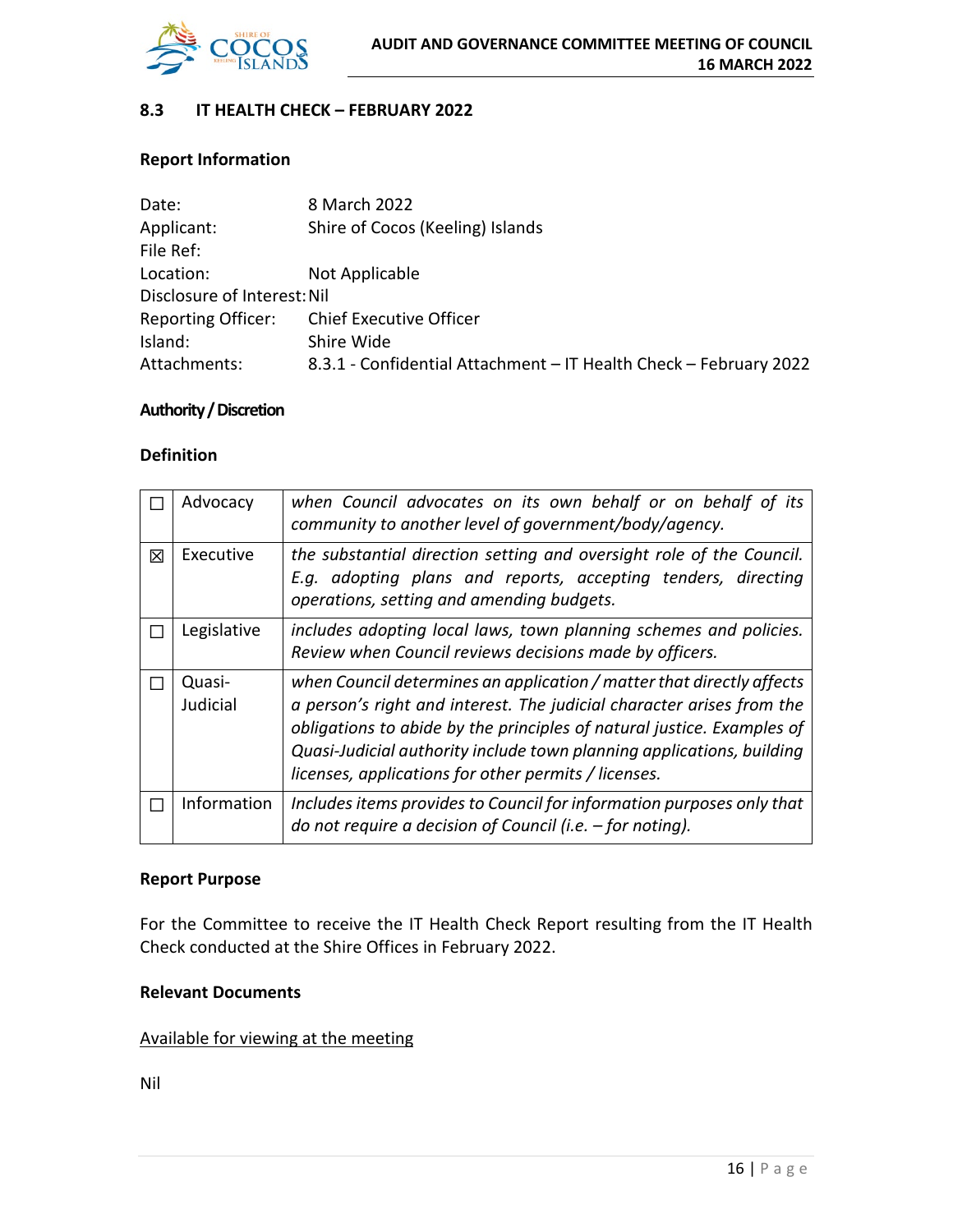

#### **Background**

In the Office of Auditor Generals Audit Report for *Local Government General Computer Controls* the Auditor General states:

*Information systems underpin most aspects of LG entity operations and services. It is important that entities implement appropriate controls to maintain reliable, secure and resilient information systems. These controls are equally important in smaller LG entities who may not have dedicated IT staff but rely on contractors to provide the necessary support.*

The Shire of Cocos (Keeling) Islands (the Shire) meets this definition with an internal resource to support an outsourced IT Service Provider.

It is the CEOs responsibility to ensure that there are sufficient systems and procedures in place to mitigate any risks to the organisation.

Focus Networks were appointed to perform an IT health check for the Shire's network and IT systems. The objective of the IT health check is to review the current IT environment, compare to industry best practices, make recommendations for the future and to suggest budget estimates.

#### **Comment**

The primary goal of IT is to support the business objectives of the Shire of Cocos (Keeling) Islands and to facilitate efforts to provide efficient and effective services to its community and stakeholders. An enterprise wide approach means many future technology efforts will cross multiple areas of operations with a single goal in mind. This environment requires technology to be used as the basis for communication, interoperability, data and resource sharing. Furthermore, technology is a vehicle through which cost reduction can occur by increasing efficiency and effectiveness of services through the use of a sound corporate architecture and standards.

Confidential Attachment 8.3.1 contains the resulting IT Health Check Report. This report is based on the DLGSCI ICT Strategic Framework, however there is overlap with the ACSC Essential 8 Guidelines.

A number of high-risk weaknesses were encountered in the following areas:

Governance, Infrastructure and Technology, Business Continuity, Security and Project Management

Industry best practices and the current state are identified within the IT health check along with future state recommendations for each area. Key strategic initiatives are risk based and provided as a priority timeframe. Rectification of these identified weaknesses in the current state is both urgent and important to preventing a potential future failure.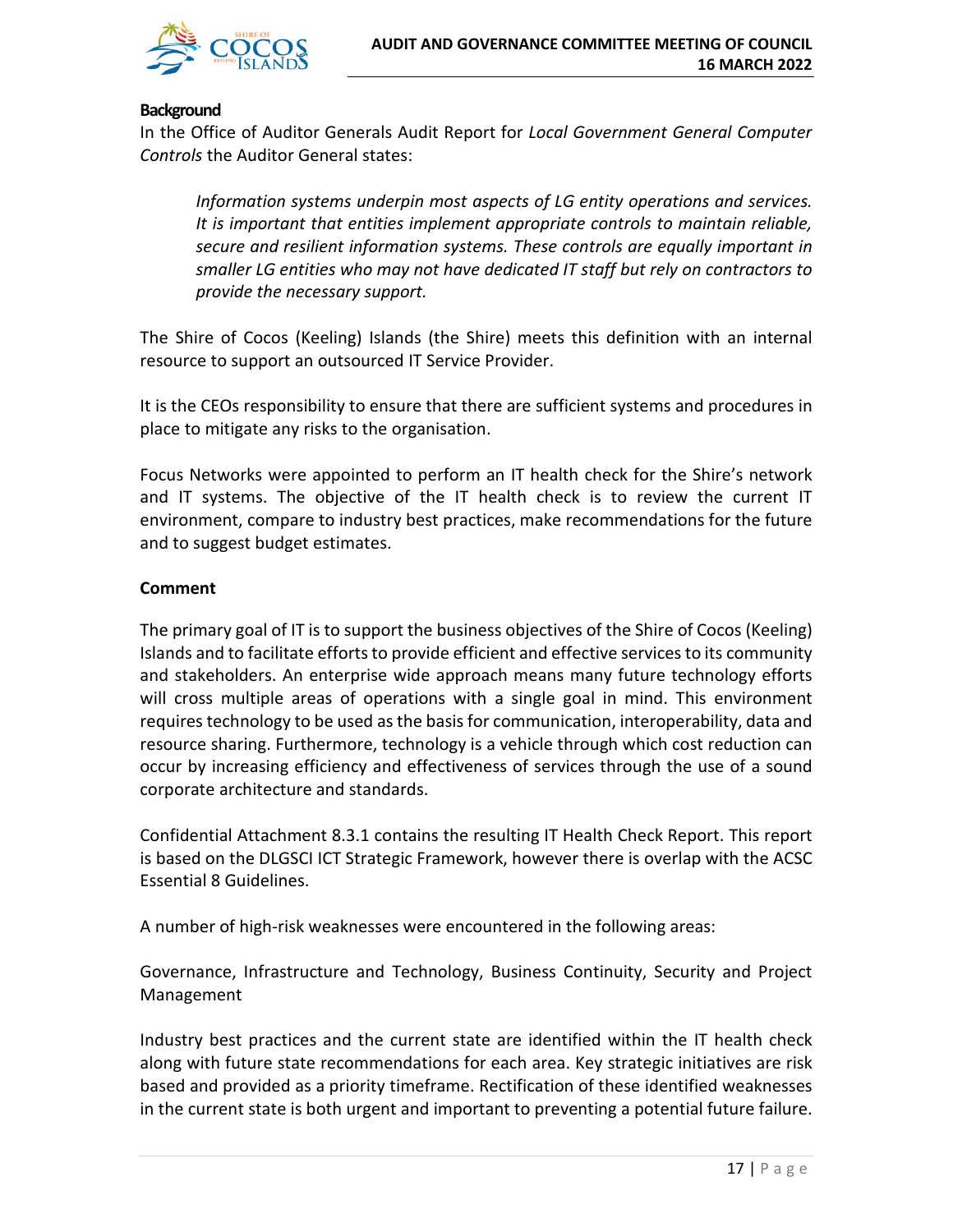

#### **Policy and Legislative Implications**

#### *Section 7.12A of the Local Government Act (WA) (CKI)*

#### *Local Government (Audit) Regulations 1996*

*17. CEO to review certain systems and procedures* 

*(1) The CEO is to review the appropriateness and effectiveness of a local government's systems and procedures in relation to —*

*(a) risk management; and* 

*(b) internal control; and* 

*(c) legislative compliance.* 

*(2) The review may relate to any or all of the matters referred to in subregulation (1)(a), (b) and (c), but each of those matters is to be the subject of a review not less than once in every 3 financial years.*

*(3) The CEO is to report to the audit committee the results of that review.*

#### *Local Government (Financial Management) Regulations 1996*

*5. CEO's duties as to financial management* 

*(1) Efficient systems and procedures are to be established by the CEO of a local government —*

*(a) for the proper collection of all money owing to the local government; and* 

*(b) for the safe custody and security of all money collected or held by the local government; and* 

*(c) for the proper maintenance and security of the financial records of the local government (whether maintained in written form or by electronic or other means or process); and* 

*(d) to ensure proper accounting for municipal or trust —*

*(i) revenue received or receivable; and* 

*(ii) expenses paid or payable; and* 

*(iii) assets and liabilities; and* 

*(e) to ensure proper authorisation for the incurring of liabilities and the making of payments; and* 

*(f) for the maintenance of payroll, stock control and costing records; and (g) to assist in the preparation of budgets, budget reviews, accounts and reports required by the Act or these regulations.*

*(2) The CEO is to —*

*(a) ensure that the resources of the local government are effectively and efficiently managed; and*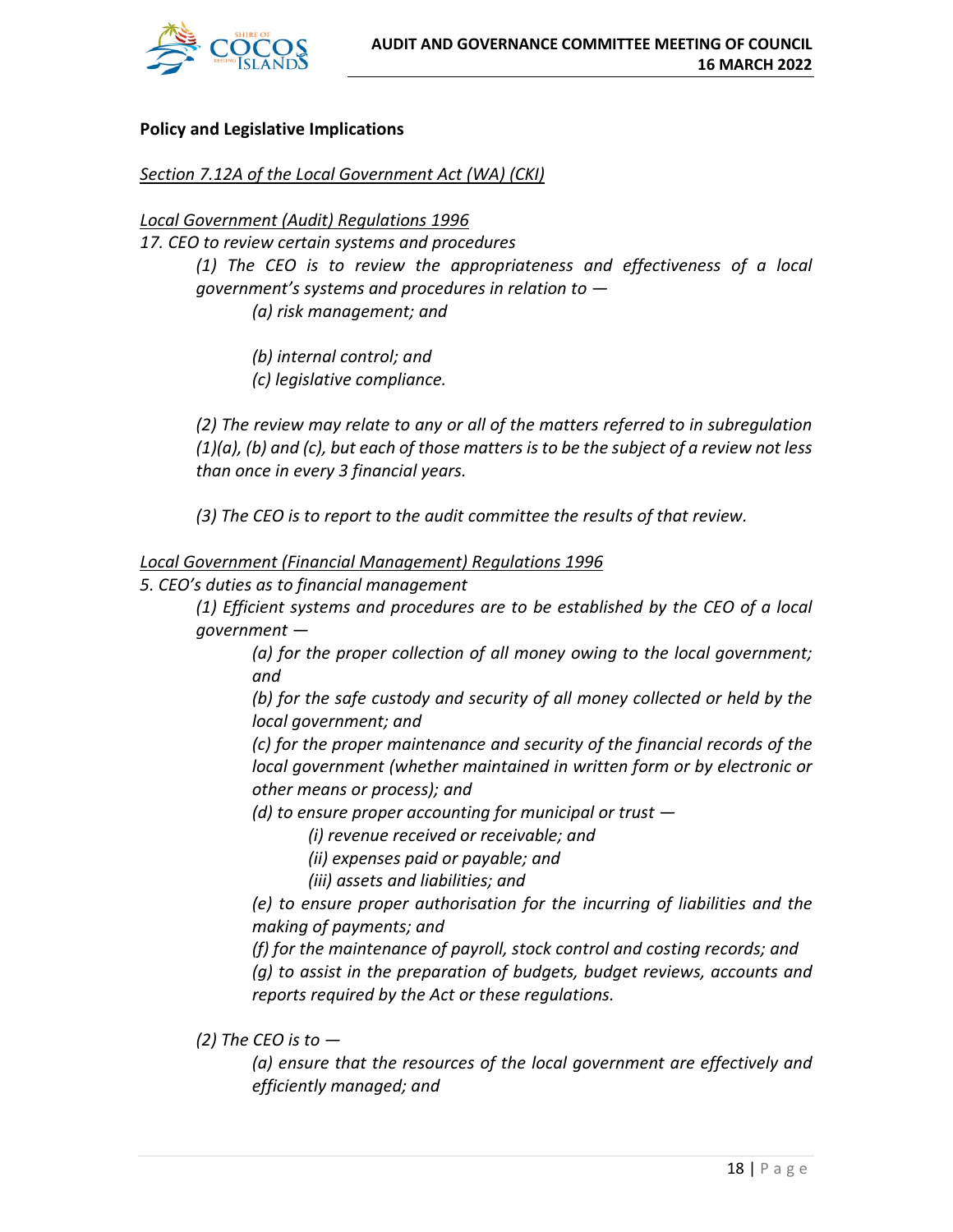

*(b) assist the council to undertake reviews of fees and charges regularly (and not less than once in every financial year); and (c) undertake reviews of the appropriateness and effectiveness of the financial management systems and procedures of the local government regularly (and not less than once in every 3 financial years) and report to the local government the results of those reviews.*

#### **Financial Implications**

The resulting report outlines budget estimates to resolve the issues identified. Officers have not yet determined current budget allocation and where there is suitable budget in the current year, high risk actions will be implemented. Where there is no budget allocation, it is recommended that these be considered as part of future budget discussions.

Full details of the budget estimates associated with the recommendations can be found in Confidential Attachment 8.3.1 – IT Health Check Report.

#### **Strategic Implications**

Shire of Cocos Keeling Islands Corporate Business Plan *Key Result Area 4 – Civic Leadership Objective 4 - Ensure efficient and effective management of the organization and financial resources*

#### **Risk Implications**

Risk implications are outlined within the report.

#### **Conclusion**

That the Audit Committee receive the IT Health Check Report and recommend to Council that the recommendations within the report be considered in the current and future budget allocations.

#### **OFFICER RECOMMENDATION–ITEM NO 8.3**

THAT THE AUDIT COMMITTEE, PURSUANT TO *REGULATION 16 OF THE LOCAL GOVERNMENT (AUDIT) REGULATIONS 1996 (WA) (CKI)* RECOMMENDS THAT COUNCIL:

- 1. RECEIVE THE IT HEALTH CHECK REPORT AS CONTAINED IN CONFIDENTIAL ATTACHMENT 8.3.1; AND
- 2. CONSIDER IMPLEMENTING THE RECOMMENDATIONS WITHIN THE CURRENT AND FUTURE BUDGET ALLOCATIONS.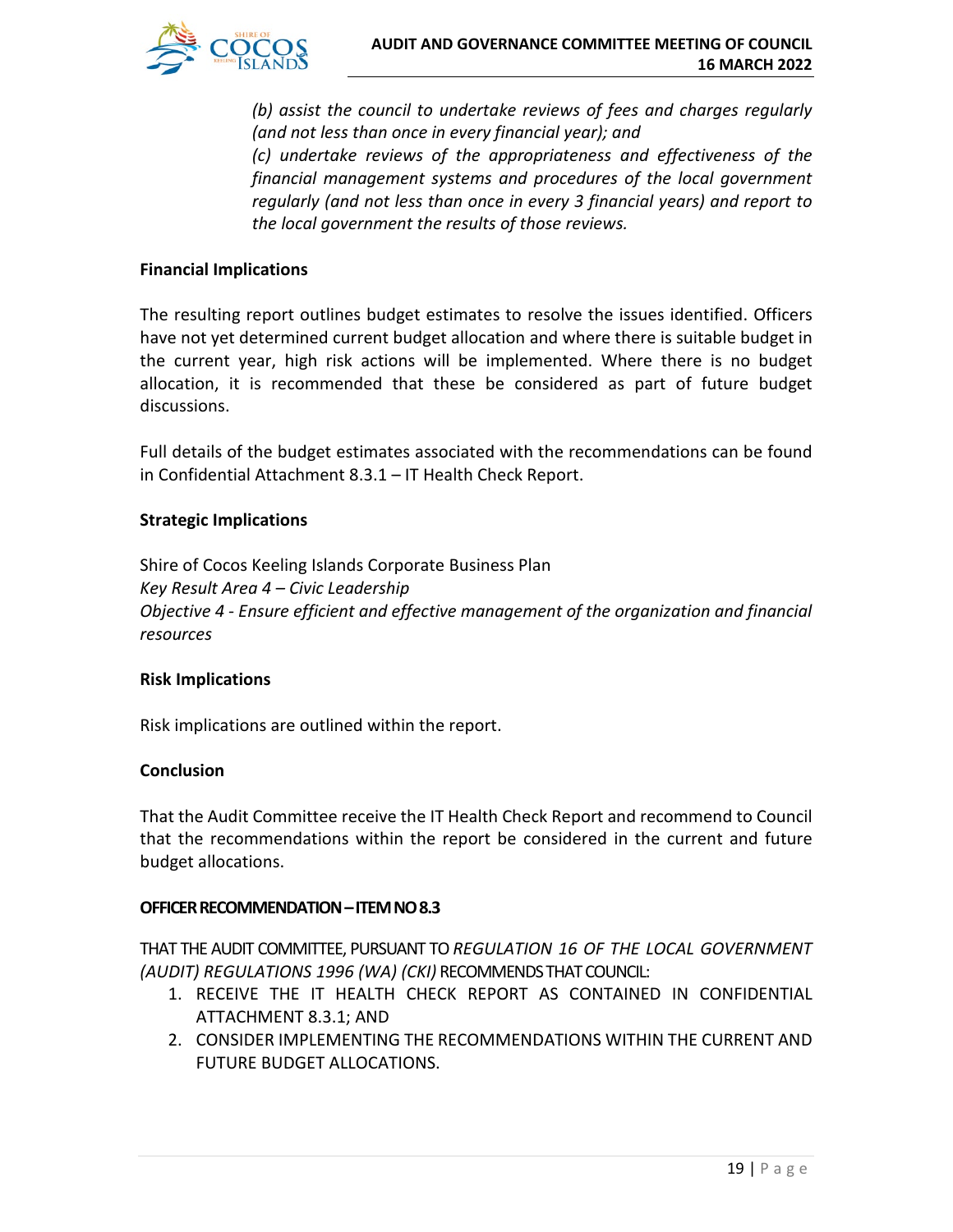

**COUNCIL RESOLUTION – ITEM NO 8.3**

**MOVED MR ANASTASAKIS SECONDED CR YOUNG**

**THAT THE AUDIT COMMITTEE, PURSUANT TO** *REGULATION 16 OF THE LOCAL GOVERNMENT (AUDIT) REGULATIONS 1996 (WA) (CKI)* **RECOMMENDS THAT COUNCIL:**

- **1. RECEIVE THE IT HEALTH CHECK REPORT AS CONTAINED IN CONFIDENTIAL ATTACHMENT 8.3.1; AND**
- **2. ACKNOWLEDGE THE RISK TO THE SHIRE SHOULD THE RECOMMENDATIONS WITHIN THE IT HEALTH CHECK REPORT REMAIN OUTSTANDING AND CONSIDER IMPLEMENTING THE RECOMMENDATIONS WITHIN THE CURRENT AND FUTURE BUDGET ALLOCATIONS.**

**THE MOTION WAS PUT AND DECLARED CARRIED (3/0)**

**FOR:** ANASTASAKIS, MINKOM, YOUNG **AGAINST:** NIL